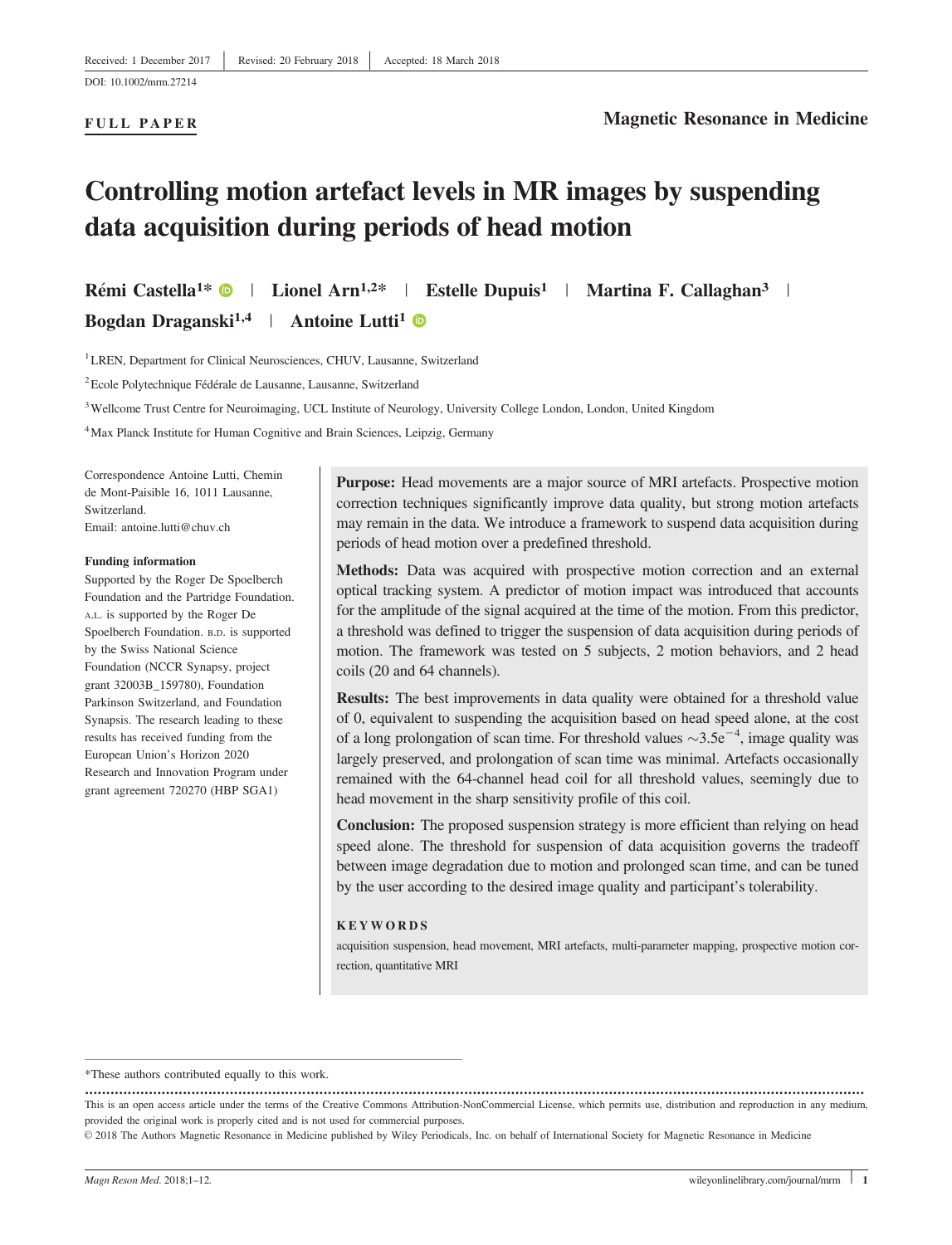## 1 <sup>|</sup> INTRODUCTION

Head movement leads to severe artefacts in MR images that hamper the diagnostic assessment of brain MRI scans<sup>1</sup> and have a strong impact on morphological, $2$  diffusion-based, $3$  and functional $4$  measures of the brain. Quite naturally, the effects of head movement are biased toward noncompliant populations, which limits the use of MRI for the study of brain pathology, an essential cornerstone of clinical neuroscience.

Motion correction can be implemented using prospective or retrospective methods and using passive or active markers of head position.<sup>5</sup> Prospective motion correction (PMC) techniques act in real time during image acquisition by adjusting the MRI scanner to account for patient movements.<sup>6</sup> With PMC methods, the acquired MRI data is already corrected for motion effects, avoiding the need for dedicated processing steps.<sup>7,8</sup> In this study, we use the PMC method introduced by Zaitsev et al.,6 based on external optical measures of brain motion using the tracking system introduced by Maclaren et al. $\frac{9}{9}$  (KinetiCor, HI, Honolulu). This technique may be implemented with minimal changes to pulse sequences but requires specially dedicated software libraries to integrate the motion information into the software environment of the MRI scanner. A functional MRI study using this system has reported improvements in SNR by 30% to 40% and an increase in the numbers of significantly activated voxels by  $70\%$  to  $330\%$ .<sup>4</sup> Improvements in the precision of relaxometry measures in the range of 11% to 24% have also been reported using this PMC technique.<sup>10</sup>

The lag time between tracking of the marker position and acquisition update  $(32 \text{ ms}^6)$  can induce erroneous motion correction for fast motion, imposing an upper limit on head velocities that can be accurately corrected. $6,7$  To overcome this limitation, we introduce a framework that allows the interruption of data acquisition during periods of head motion detrimental to image quality. Data acquisition is resumed automatically by the MRI scanner following motion periods. A similar strategy has been introduced recently to allow reacquisition of data for excessive head motions $6,11-14$  or motion artefacts.15,16 Here, we base our strategy on a predictor of the impact of head motion on image quality, which accounts for the amplitude of the signal acquired at the time of the motion as well as head speed. This predictor allows suspension of data acquisition with optimal efficiency by continuing the sampling process during periods of strong motion when the amplitude of the acquired signal is low. Importantly, the presented framework allows the user to set the maximal amount of image degradation deemed acceptable in the MRI data. This determines the threshold for triggering of the suspension of data acquisition and governs the tradeoff between the quality of the MR images and the extension of the scan duration due to the suspension. This value can be adjusted on a studyspecific basis depending on the compliance of the population of interest and the desired level of image quality.

## 2 <sup>|</sup> METHODS

#### 2.1 <sup>|</sup> Predictor of motion impact

To obtain a predictor of image degradation from motion trajectories, we follow the framework introduced by Todd et al.4 They highlighted the importance of the amplitude of the signal acquired at the time of the motion in developing aggregate measures of motion impact over the whole duration of the acquisition. The encoding-weighted integrated motion metric (Mew) is defined as:

$$
Mew = \sum_{i=1}^{N} Mew_i = \sum_{i=1}^{N} S_i * W_i,
$$
 (1)

where  $S_i$  represents the head speed at the time of the acquisition of the *i*th k-space line and  $W_i$  is the weight of the *i*th kspace line to Mew—the aggregate measure of motion impact over the whole 3D acquisition. For the FLASH acquisition used here, the total number of acquired lines  $N$  is the product of the number of phase-encode steps in the phase and partition (secondary phase-encoded) directions.

In line with Ref. 4, we take  $W_i$  as the norm of the *i*th acquired line, calculated by taking the Fourier transform of the magnitude image and summed over all readout points. Figure 1A shows an example set of weights that show high-/ low-frequency variations due to the inner(partition)/outer (phase) phase-encoded directions, sampled using a Cartesian trajectory.  $S_i$  is calculated as in Ref. 4:

$$
S_i = \sqrt{{v_i}^2 + {\omega_i}^2},\tag{2}
$$

where  $v_i$  and  $\omega_i$  are the translation and rotation velocities of the center of the FOV of the encoding box (in mm/s and deg/s), computed from the optical camera data as the difference in position and orientation between the  $(i-1)$ th and *i*th timeframes divided by the corresponding time interval.

Figure 1C shows the time course of Mew<sub>i</sub> calculated from the weights and head speeds of Figures 1A and 1B. Because the weights vary by several orders of magnitude throughout the acquisition, a given head speed may lead to values of Mew<sub>i</sub>, which may vary by the same amount depending on the time of occurrence of head motion. This forbids the use of a unique threshold value of Mew for the whole acquisition to detect head motion and trigger the suspension of the acquisition. Instead, this threshold value should be defined by considering *deviations* of Mew<sub>i</sub>  $(\Delta Mew_i)$  from its values when no significant head motion is present:

$$
\Delta Mew_i = Mew_i - Mew_{compliant, i} \tag{3}
$$

Here,  $Mew_{\text{compliant},i}$  is the value of  $Mew_i$  in compliant populations. Significant motion can then be identified in real time as yielding values of  $\Delta Mew_i$  above 0, regardless of the occurrence of the motion in k-space (see Figure 1D).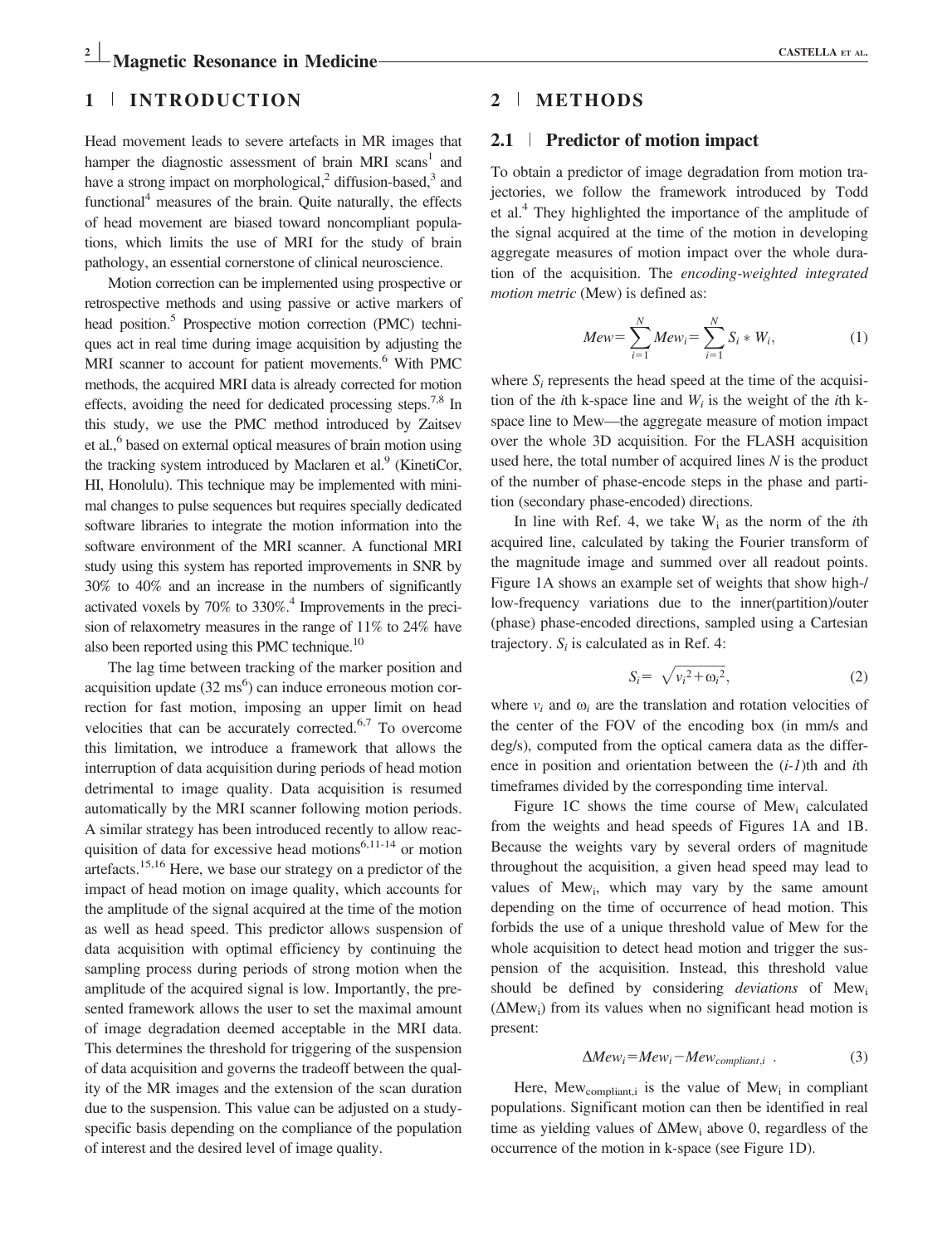

FIGURE 1 (A) Example time evolution of the amplitude of the acquired signal (weights) for the double phase-encoded Cartesian sampling used in the acquisitions. (B) Example time evolution of the head speed at the center of the FOV during an acquisition. (C) Weighted motion Mew<sub>i</sub> resulting from the point-wise multiplication of A and B. (D) Time evolution of  $\Delta$ Mewi, the difference between Mewi and reference values obtained from a compliant population. Values of  $\Delta Mew_i>0$  highlight time points where significant head motion took place. The red dashed line is an example choice of value for  $\Delta$ Mew<sub>th</sub>, the threshold  $\Delta$ Mew value used to suspend data acquisition. (E) Time evolution of the threshold head speed value used for the suspension of data acquisition, equivalent to a constant  $\Delta Mew_{th}$  for all the acquisition (red dashed lines in D).

 $\Delta$ Mew<sub>i</sub>, deviations of Mew<sub>i</sub>;  $\Delta$ Mew<sub>th</sub>, threshold of  $\Delta$ Mewi; Mewi, encoding-weighted integrated motion metric

Our definition of Mew<sub>compliant,i</sub> should account for all possible values of  $S_i$  due to noise in the estimation of the marker position/orientation and head motion of physiological origin (e.g., heartbeat and respiration). The former represents an intrinsic limit of the PMC system (typically a few microns<sup>9</sup>), and the latter can be accurately corrected by the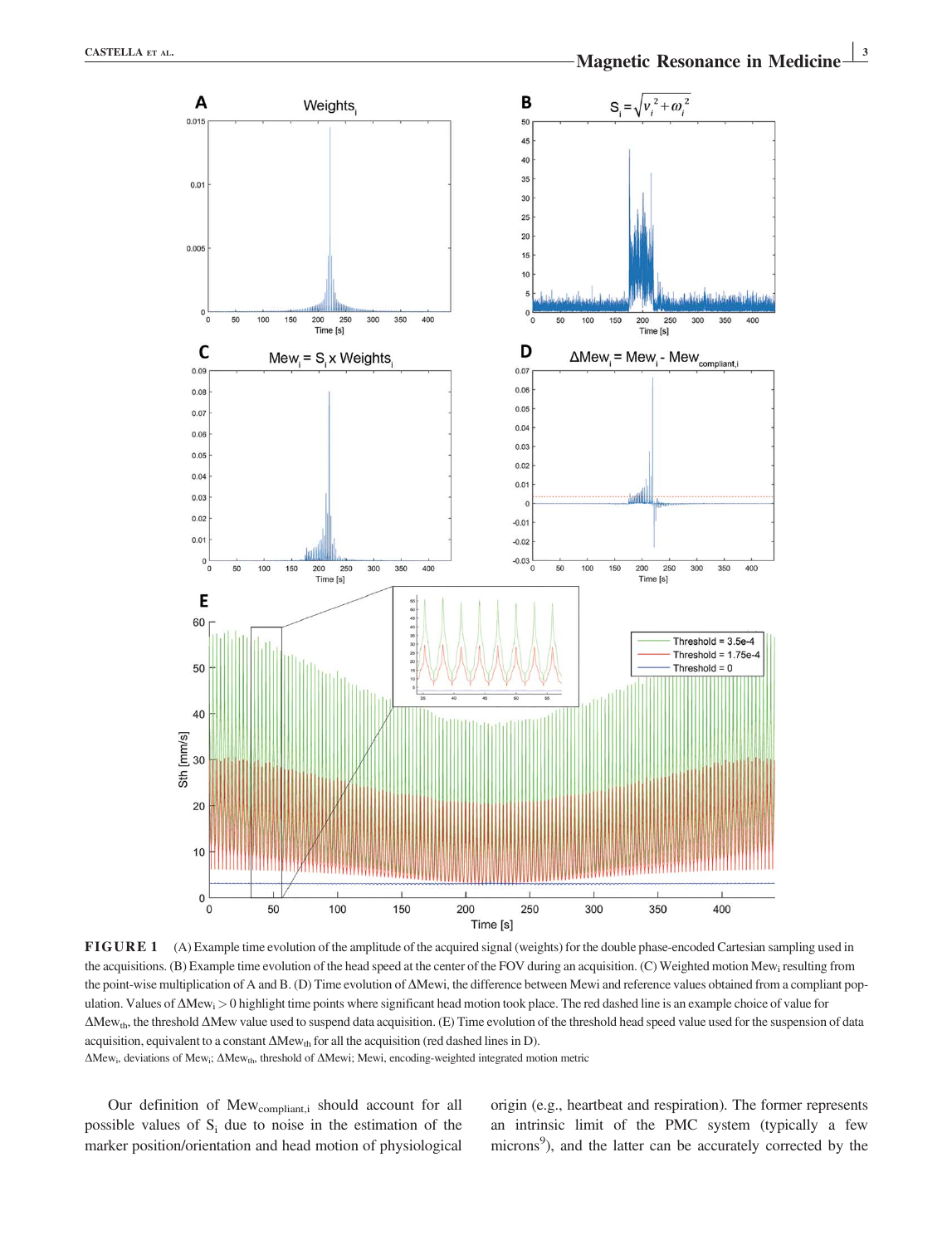## $\blacksquare$  Magnetic Resonance in Medicine CASTELLA ET AL.

PMC system and does not need to be addressed here. Therefore, Mew<sub>compliant,i</sub> was computed from:

- 1. A set of reference weights obtained from PDw and  $T_1w$ images acquired in 10 compliant participants (same acquisition sequence and image resolution as the current study) to account for the variability in weights across a population. These 10 participants (5 females and 5 males, age mean/SD: 37.5/13.8) were independent from those involved in the motion experiments.
- 2. Samples of S obtained from 3 motion time courses of 5 compliant participants. A histogram of these samples of S is shown in Supporting Information Figure S1.

Multiple sample values of Mew<sub>compliant,i</sub> were obtained by combination of the reference weights with all possible permutations of the S samples. The reference Mew<sub>compliant,i</sub> values were obtained by taking the mean across the Mew<sub>compliant,i</sub> values and adding 3 SDs.

During image acquisition, the instantaneous value of Mew<sub>i</sub> was calculated from the product of the instantaneous head speed with the corresponding weight, calculated by taking the mean across the reference weights. These mean reference weights, calculated from an independent dataset as described above, were used for all study participants and motion experiments. Periods of motion are identified in real time as those yielding values of  $\Delta Mew_i$  above 0 (see Figure 1D). From these values, an aggregate measure of motion degradation over the entire acquisition can be calculated using:

$$
\overline{\Delta Mew} = \sum_{i=1}^{N} \Delta Mew_i > 0.
$$
 (4)

The aggregate measure of motion degradation  $\Delta Mew$  is the sum of all the values of  $\Delta$ Mew<sub>i</sub> above 0 encountered during the acquisition.

#### 2.2 <sup>|</sup> Real-time suspension of data acquisition during periods of motion

In the first part of this study, we show the relationship between the quality of the acquired data (SD of  $R_2^*$  [SDR $_2^*$ ]: see marker of image degradation section below) and  $\Delta$ Mew. This relationship establishes  $\Delta Mew$  as a predictor of the impact of head motion on image quality. In the second part of this study, we use this predictor to monitor in real time during data acquisition the impact of head motion on data quality and pause the acquisition when the predicted degradation exceeds a predetermined threshold.

Although in principle the quality of an MRI image cannot be predicted from a single time point alone, we consider the maximum tolerable image degradation and distribute this value over the longest likely duration of the motion periods.

According to motion behaviors reported from epileptic patients,<sup>17</sup> a maximum of 49 jerks may be expected over the duration of the acquisition of 1 image volume in the present study (7 min 21 s). This corresponds to a maximum of 147 s of movement during our acquisition (3 s per jerk), equivalent to the acquisition of  $147 \text{ s}/\text{TR} = 6000 \text{ k-space readout lines.}$ Given the maximum aggregate value of  $\overline{\Delta Mew}$  observed in our experiments  $(\sim 12 \text{ mm/s})$  (see Figure 2), the largest (instantaneous) value of  $\Delta$ Mew<sub>i</sub> may be  $12/6000 = 2e^{-3}$  mm/ s. Motion experiments were therefore conducted with suspension of data acquisition when  $\Delta Mew_i$  was exceeding threshold values  $\Delta Mew_{th} = 1.75e^{-4}$ ,  $3.5e^{-4}$ ,  $7e^{-4}$ ,  $1.4e^{-3}$ , and  $2.8e^{-3}$  mm/s, to cover all possible scenarios of patients motion behavior.

Note that suspending data acquisition based on the value of  $\Delta$ Mew<sub>i</sub> is equivalent to suspending the acquisition based on the head speed according to:  $S_i \geq \frac{\Delta M e w_{th} + M e w_{compiliant,i}}{W_i}$  (Figure 1E). With  $\Delta Mew_{th} = 0$ , the suspension is most stringent: any head speed beyond those of the compliant population leads to suspension of data acquisition, regardless of the location in k-space. With  $\Delta Mew_{th} > 0$ , the threshold value of the head speed,  $S_{th}$ , depends on the amplitude of the signal acquired at the time of the motion (see Figure 1E):  $S_{th}$  is high/low when the amplitude of the acquired signal is low/ high. Note that to avoid excessive additional scan times in case of continuous participant motion, the total duration of the suspension period was not allowed to exceed the nominal duration of the scans. Upon reaching this limit, the scanner was required to resume scanning without further suspension, leading to a doubling of the acquisition time. This situation was never encountered in our experiments.

## 2.3 <sup>|</sup> Marker of image degradation

Maps of the MRI parameter  $R_2^*$  were computed from the PDw data acquired in the motion and no-motion conditions (see data acquisition and motion experiments below). The  $R_2^*$ maps were obtained by voxel-wise linear fitting of the log of the signal amplitudes across echoes, as described in Refs.18,19. Because head motion leads to deviations from the exponential decays,  $20,21$  maps of the SD of the residuals  $\varepsilon$ (standard error of the  $R_2^*$  estimates) were calculated as measures of the goodness of fit of the monoexponential model. When low levels of motion artefact are present in the MRI data, R <sup>2</sup> values are known correlates of iron and myelin concentration in brain tissue.<sup>22-24</sup>  $R_2^*$  maps are known to be particularly sensitive to motion.<sup>20</sup> Head motion increases the spatial variability of  $R_2^*$  maps, and region-specific coefficients of variation of  $\mathbb{R}_2^*$  have been shown to characterize image degradation due to head motion.<sup>10</sup> Building on this idea, we used estimates of the  $SDR_2^*$  values in white matter as markers of motion artefact levels in the acquired data. The white matter masks were calculated by segmenting the magnetization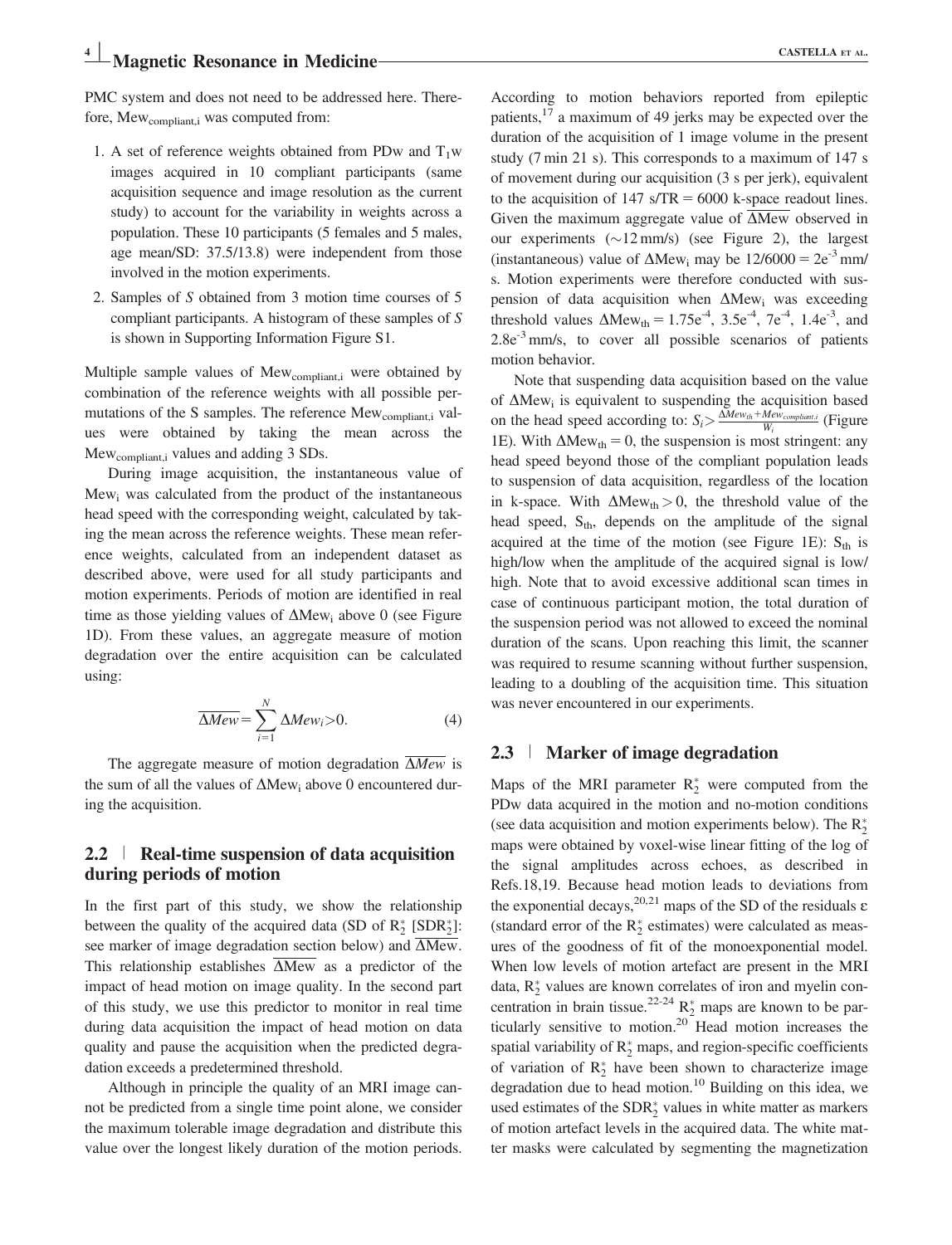

**FIGURE 2** Relationship between image degradation (SDR<sub>2</sub>) and the aggregate measure of motion  $\Delta$ Mew (no suspension of data acquisition). (A) Results of experiments 1 (red: empty circles) and 2 (blue: solid circles) acquired with the 64-channel head coil. (B) Results of experiment 2 acquired with the 20-channel head coil. (C) Example  $\mathsf{R}_2^*$  maps acquired under motion experiments leading to different  $\Delta$ Mew values.  $\Delta$ Mew, aggregate measure of motion; SDR<sub>2</sub>, SD of the R<sub>2</sub><sup>\*</sup> values

transfer maps using SPM's unified segmentation<sup>25</sup> and including voxels with a minimal white matter probability of 0.95. The white matter masks were eroded by 2 voxels to reduce the contribution of regions of inhomogeneous  $B_0$  field to the  $SDR_2^*$  estimates. This white matter mask was also used to calculate the mean  $\varepsilon$  estimates in white matter.

#### 2.4 <sup>|</sup> Data acquisition

Data were acquired on 5 participants on a 3T Siemens Prisma MRI scanner (Erlangen, Germany) using a 64 channel and a 20-channel head–neck coil and a custom-made 3D FLASH acquisition.<sup>18,26</sup> The k-space trajectory of the FLASH sequence was Cartesian-centered (i.e., the center of k-space was acquired halfway through the acquisition). The image resolution was 1.5 mm isotropically, leading to a voxel size of 1.5<sup>3</sup> mm<sup>3</sup>. The matrix size was  $160 \times 150 \times 120$ , and the acquisition time was 7 min 21 s per image volume. The TR was 24.5 ms. Eight echo images were acquired with a bipolar readout (readout bandwidth: 466 Hz/pixel) following each (nonselective) RF excitation, with TEs ranging from 2.34 ms to 18.72 ms in steps of 2.34 ms.

Prior to the motion experiments (see below), subjects were requested to remain still. During this period of no motion, data were acquired with proton density (PDw),  $T_1$  $(T_1w)$ , and magnetization transfer-weighted contrast (RF

excitation flip angles:  $6^\circ$ ,  $21^\circ$ ,  $6^\circ$ , respectively).<sup>18</sup> Magnetization transfer-weighting was achieved using an off-resonance Gaussian-shaped RF pulse applied prior to RF excitation, typical amplitude:  $\sim$ 150 to 200 V, duration: 4 ms, nominal flip angle:  $220^\circ$ , frequency offset from water resonance:  $2k$ Hz.<sup>18</sup> B<sub>1</sub> mapping data<sup>27,28</sup> was used together with the FLASH data to compute quantitative magnetization transfer maps offline according to Ref. 29. Only PDw data was acquired for each condition of the motion experiments.

Data acquisition was repeated across multiple scanning sessions for each motion experiment, with and without suspension of data acquisition and with different head coils. The subjects were taken out of the MRI scanner between sessions, and scanner calibration (e.g., shimming) was only conducted at the start of each session.

### 2.5 <sup>|</sup> Prospective motion correction

PMC<sup>6</sup> was used for all acquisitions conducted in this study. Tracking was performed by an optical camera and a Moire Phase Tracking marker (Metria Innovation Inc., WI, Wauwatosa). The camera was mounted inside the MRI scanner bore (see Figure 1b in Ref. 9). To ensure that the motion of the marker was an accurate reflection of head motion, the marker was attached to a mouthpiece fitted to the dental print of each participant by a dental technician. The marker position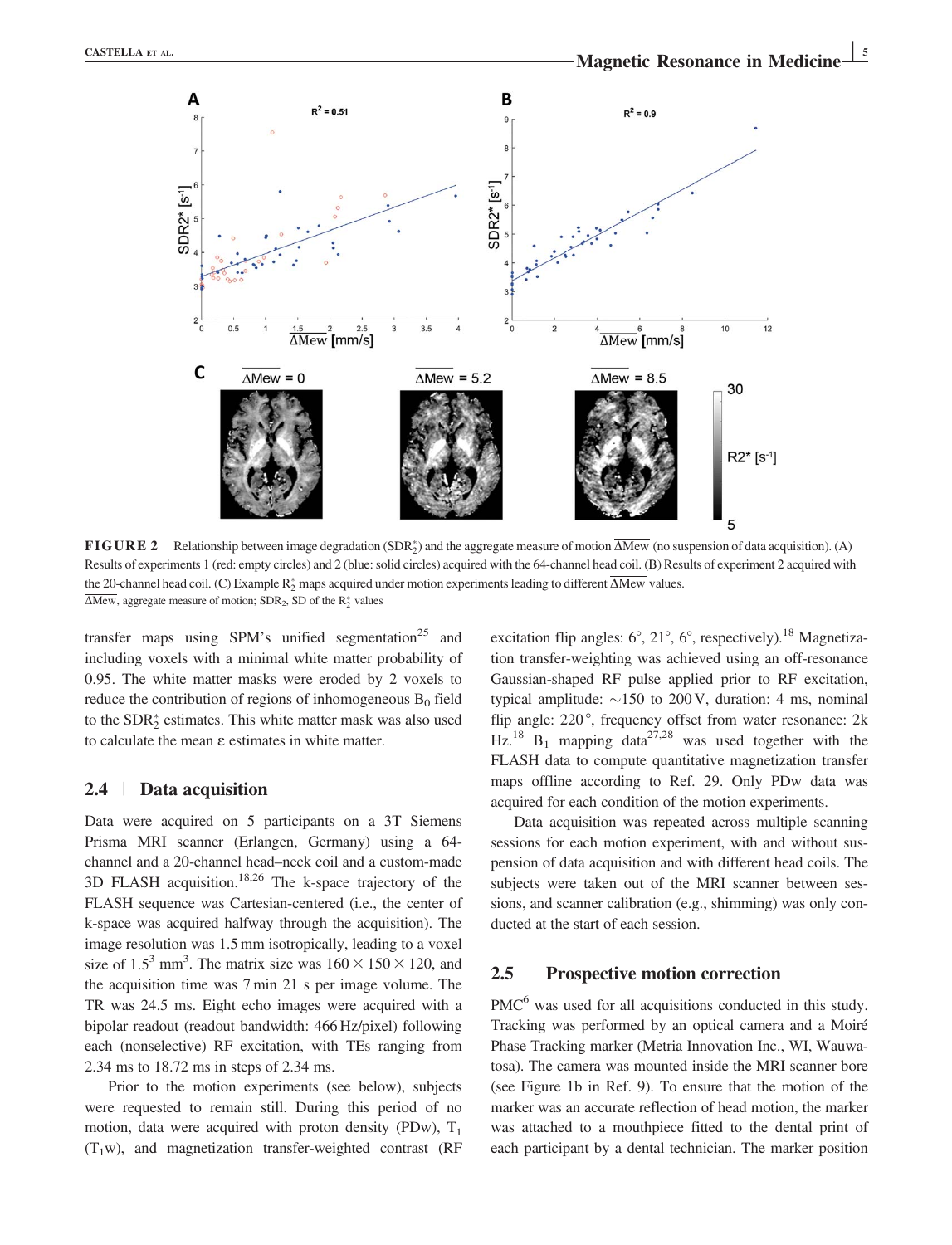TABLE 1 Summary table of the motion experiments, receive head coils, and  $\Delta$ Mew<sub>th</sub> values used in the present study

|                                                                               | 64-Channel Head<br>Coil                                                                                                                 | 20-Channel Head<br>Coil                                                                                                                   |
|-------------------------------------------------------------------------------|-----------------------------------------------------------------------------------------------------------------------------------------|-------------------------------------------------------------------------------------------------------------------------------------------|
| Experiment $1:44$ s<br>motion periods:<br>variable onset<br>times             | Data suspension OFF<br>$\Delta$ Mew <sub>th</sub> = 0, 7e <sup>-4</sup>                                                                 |                                                                                                                                           |
| Experiment $2:3$ s<br>motion periods<br>("jerks") Variable<br>number of jerks | Data suspension OFF<br>$\Delta$ Mew <sub>th</sub> = 1.75e <sup>-4</sup> ,<br>$3.5e^{-4}$ , $7e^{-4}$ , $1.4e^{-3}$ ,<br>and $2.8e^{-3}$ | Data suspension OFF<br>$\Delta$ Mew <sub>th</sub> = 1.75e <sup>-4</sup> .<br>$3.5e^{-4}$ , $7e^{-4}$ .<br>1.4 $e^{-3}$ , and 2.8 $e^{-3}$ |

detected by the camera (tracking accuracy  $\sim 0.01$  mm in translation and  $\sim 0.01$  ° in rotation<sup>9</sup>) was sent in real time to the MRI host computer to adjust the MRI acquisition.<sup>9</sup> Before each experiment, the participants were asked to move in all directions to ensure optimal coverage of the marker position by the camera. As a precautionary measure, the MRI acquisition sequence was programmed to suspend data acquisition when the marker position was not available (indicating that the marker was out of the FOV). The largest translations and rotations observed during the experiments with respect to the initial pose were  $x = 9.9$  mm,  $y = 6.8$  mm,  $z = 7.3$  mm,  $Rx = 9.2^\circ$ ,  $Ry = 8.1^\circ$  and  $Rz = 9.1^\circ$ .

Adjustment of the MRI scanner components was implemented according to the latest head position information available from the camera prior to each RF pulse (frequency  $= 1/$ TR). Note that RF excitation was maintained during periods of suspension of data acquisition to preserve the steady-state equilibrium of the magnetization. Data acquisition was suspended when the marker was out of the FOV of the camera to ensure optimal motion correction of all data points.

## 2.6 <sup>|</sup> Motion experiment

### 2.6.1 <sup>|</sup> Experiment 1

The volunteers were instructed to move during periods of 44 s, that is, 10% of the image acquisition time. The motion experiments were conducted using 5 conditions, which covered the first, second, third, fourth, and fifth 10% of k-space. As a result, condition 5 involved motion during the acquisition of the center of k-space, leading to maximum image degradation. This experiment was performed using a 64 channel head coil (see Table 1).

## 2.6.2 <sup>|</sup> Experiment 2

The volunteers were instructed to move during periods of 3 seconds (*jerks*) to replicate motion behaviors reported from epileptic patients.17 Data acquisition was repeated for 4 conditions, with 10, 20, 30, and 40 jerks per acquisition. The onset times of the jerks were randomized for each acquisition. This experiment was performed using a 64- and 20 channel head coil (see Table 1).

For both motion experiments 1 and 2, the order of the motion conditions was randomized. No instructions were given to the participants on the type of motion that they should carry out. Both experiments were first conducted with no interruption of data acquisition (but with PMC) to study the



**FIGURE 3** Example of  $R_2^*$  maps acquired without (A) and with (B) suspension of data acquisition during periods of head motion (experiment 1). In (B), the threshold value used for suspension of the acquisition was  $\Delta Mew_{th} = 0$  and the points of suspended acquisition are highlighted in red (11% and 12% of the total number of points). The aggregate measures of motion impact, calculated from the motion trajectories, are indicated on top of each  $R_2^*$  map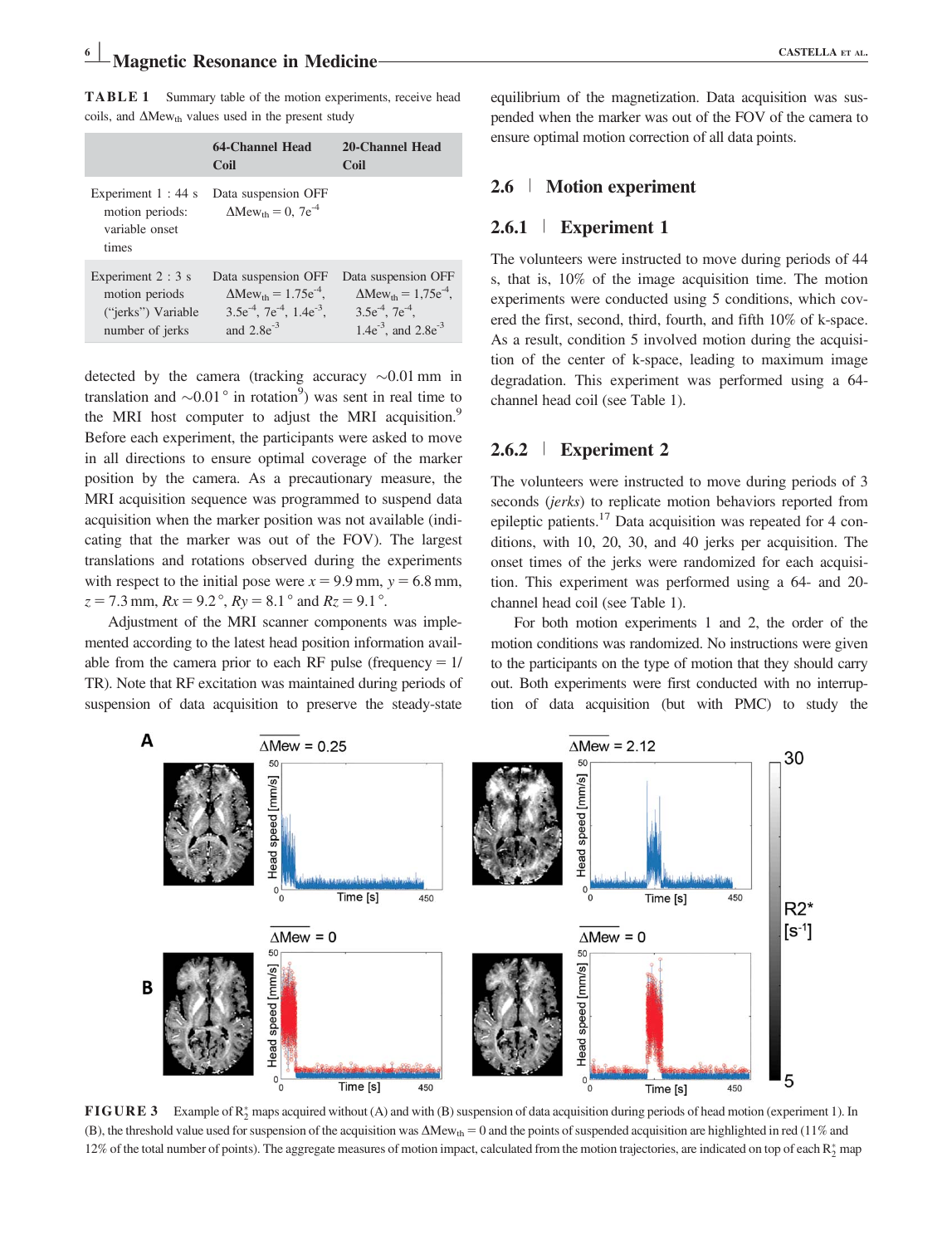|                                               |                     | <b>Condition 1</b><br>$(0\% - 10\%$<br>of k-space) | <b>Condition 2</b><br>$(10\% - 20\%$<br>of k-space) | <b>Condition 3</b><br>$(20\% - 30\%$<br>of k-space) | <b>Condition 4</b><br>$(30\% - 40\%$<br>of k-space) | Condition 5<br>$(40\% - 50\%$<br>of k-space) |
|-----------------------------------------------|---------------------|----------------------------------------------------|-----------------------------------------------------|-----------------------------------------------------|-----------------------------------------------------|----------------------------------------------|
| $\Delta$ Mew <sub>th</sub> = 0                | Additional time [%] | 10.4                                               | 11.2                                                | 11.4                                                | 11.1                                                | 11.1                                         |
|                                               | $SDR_2^*[s^{-1}]$   | 3.01                                               | 3.09                                                | 2.99                                                | 3.06                                                | 3.22                                         |
| $\Delta$ Mew <sub>th</sub> = 7e <sup>-4</sup> | Additional time [%] | 1.6                                                | 3.9                                                 | 4.3                                                 | 6.8                                                 | 8.4                                          |
|                                               | $SDR_2^*[s^{-1}]$   | 3.16                                               | 3.27                                                | 3.32                                                | 3.34                                                | 3.48                                         |

**TABLE 2** Additional scan time (in percent) due to the suspension of data acquisition and corresponding SDR $_2^*$  values for the motion conditions of experiment 1

 $\Delta$ Mew<sub>th</sub>, encoding-weighted integrated motion metric; SDR<sub>2</sub><sup>\*</sup>, SD of R<sub>2</sub><sup>\*</sup> values.

relationship between motion history and degradation of the  $R_2^*$ maps (SDR 2), despite conventional PMC. From this relationship, a predictor of the impact of motion on image quality was identified. Both experiments were then repeated with interruption of data acquisition when different threshold values of this predictor were exceeded. Note that 1 subject did not take part in the experiments with acquisition suspension.

### 3 <sup>|</sup> RESULTS

Without suspension of data acquisition, the degradation of the  $R_2^*$  maps with head motion follows the same linear dependence on  $\overline{\Delta Mew}$  for all subjects and under both block and jerk-like motion conditions (Figures 2A, B). This was observed for both head coils, although less robustly for the 64-channel coil ( $R^2 = 0.51$ , slope = 0.68 mm<sup>-1</sup>) than for the 20-channel coil ( $R^2 = 0.9$ , slope = 0.39 mm<sup>-1</sup>). Figure 2C shows example  $R_2^*$  maps for different values of  $\Delta$ Mew. The degradation of the  $R_2^*$  maps increases when motion takes place near the center of k-space (experiment 1) or with an increasing number of jerks (experiment 2). The good agreement of the relationship between  $\Delta$ Mew and  $SDR_2^*$  for both motion experiments establishes  $\overline{\Delta Mew}$  as a summary measure of motion impact, aggregated over the whole acquisition, regardless of the motion trajectories.



**FIGURE 4** Relationship between image degradation  $(SDR<sub>2</sub><sup>*</sup>)$  and the aggregate measure of motion  $\Delta$ Mew for experiment 2 with and without acquisition suspension. Data was acquired with the 64-channel (A) and 20-channel (B) head coils. (C)  $R_2^*$  maps corresponding to the highest  $SDR_2^*$  values obtained for each threshold value of the acquisition suspension with the 20-channel head coil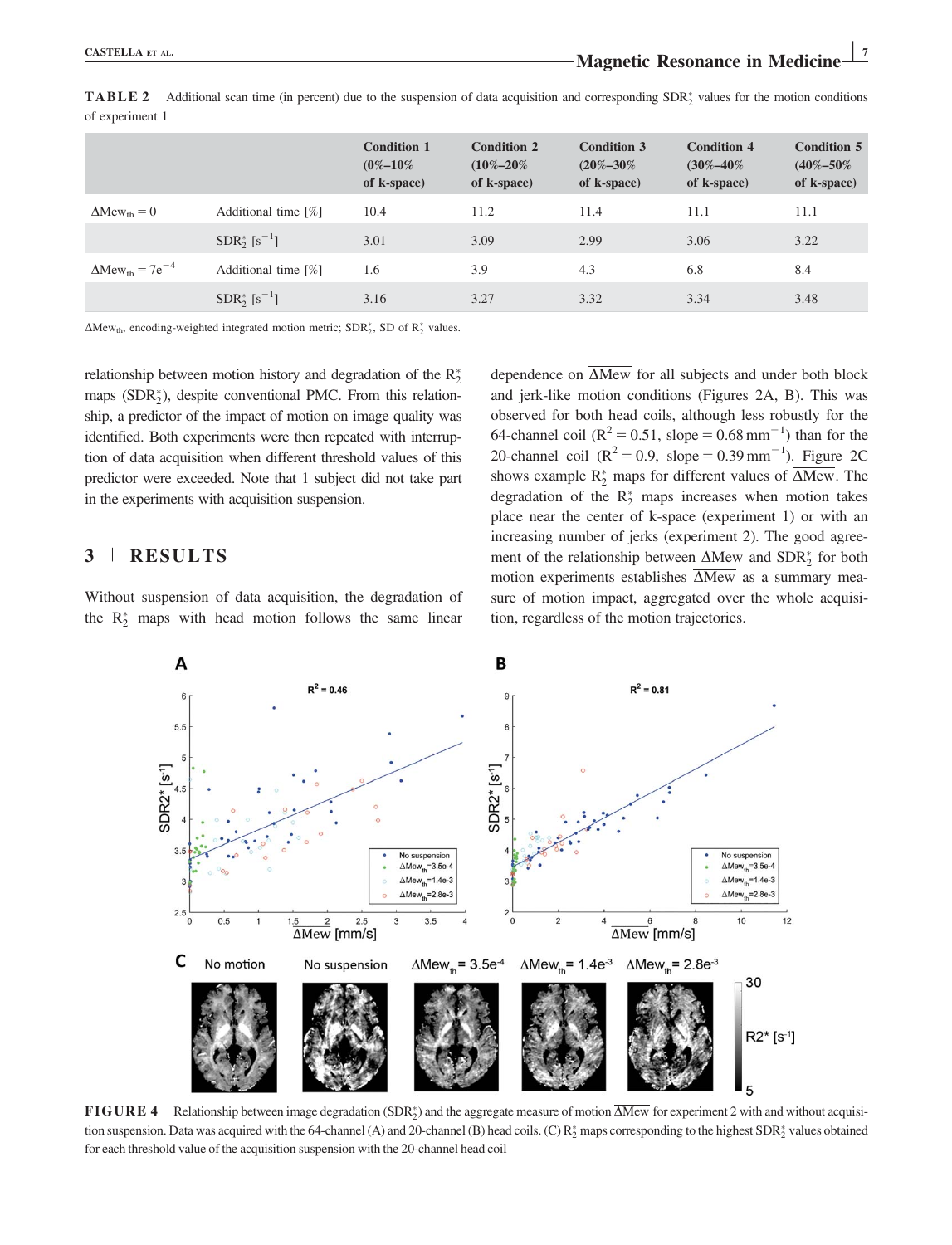

**FIGURE 5** Relationship between mean residuals of the  $R_2^*$  fit ( $\varepsilon$ ) and the aggregate measure of motion  $\Delta$ Mew for experiment 2 with and without acquisition suspension. Data was acquired with the 64-channel (A) and 20-channel (B) head coils. (C) Residuals maps corresponding to the highest  $SDR_2^*$ values obtained for each threshold value of the acquisition suspension with the 20-channel head coil

Figure 3 shows example  $R_2^*$  maps acquired with PMC but without (Figure 3A) and with  $(\Delta Mew_{th} = 0 \text{ mm/s})$  (Figure 3B) suspension of data acquisition (motion experiment 1, onset time of the motion period: 0 s and 176 s). An example  $R_2^*$  map acquired without motion period is available in Figure 2 for reference. In Figure 3B, the time points corresponding to suspension of data acquisition are highlighted in red and accounted for 11% and 12% of the total number of points. The suspension of data acquisition leads to the largest improvements in data quality when motion takes place during the acquisition of the center of k-space. The quality of the  $R_2^*$  maps under the motion conditions remains close to that of the  $R_2^*$  maps acquired without motion. Table 2 shows the increase in scan time due to the suspension of data acquisition and the corresponding values of  $SDR_2^*$  (experiment 1). With  $\Delta Mew_{th} = 0$  mm/s, optimal image quality is preserved for all motion conditions at the cost of a large increase in acquisition time (45 s-50 s, the duration of the motion period in experiment 1). When  $\Delta Mew_{th} = 7e^{-4}$  mm/s, increasing image degradation is observed as motion takes place near the center of k-space. The additional scan duration is short/long when motion takes place at the periphery/center of k-space (conditions 1 of 5).

Figures 4A and 4B show the effect of suspending data acquisition for  $\Delta Mew_{th} = 3.5e^{-4}$ , 1.4e<sup>-3</sup>, and 2.8e<sup>-3</sup> mm/s. For a given motion condition, the maximum  $\Delta$ Mew and  $SDR_2^*$ values decrease when  $\Delta Mew_{th}$  is reduced, illustrating a gain in image quality. As for Figure 2, the robustness of the linear dependence of  $SDR_2^*$  on  $\Delta Mew$  is less pronounced for the 64-channel coil  $(R^2 = 0.46)$  than for the 20-channel coil  $(R<sup>2</sup> = 0.81)$ . Figure 4C shows the  $R_2^*$  maps with the highest SDR <sup>2</sup> for each threshold value (20-channel coil and experiment 2). The improvement in image quality when  $\Delta Mew_{th}$  is reduced is clearly apparent. For  $\Delta Mew_{th} = 3.5e^{-4}$  mm/s, the quality of the  $R_2^*$  maps (SDR<sub>2</sub><sup>\*</sup> = 4.35 s<sup>-1</sup>;  $\overline{\Delta Mew}$  = 1e<sup>-1</sup> mm/ s) is close to that obtained under the no motion condition  $(SDR<sub>2</sub><sup>*</sup> = 3.08 s<sup>-1</sup>;  $\overline{\Delta Mew} = 1e^{-3} \text{mm/s}$ ).$ 

Figures 5A and 5B show the relationship between the residuals  $\varepsilon$  and  $\overline{\Delta Mew}$  for  $\Delta Mew_{th} = 3.5e^{-4}$ , 1.4e<sup>-3</sup>, and 2.8e<sup>-3</sup> mm/s. Figure  $5C$  shows the maps of  $\varepsilon$  corresponding to the highest  $SDR_2^*$  values of  $\Delta Mew_{th}$ . Without suspension of the acquisition,  $\varepsilon$  follows a similar linear dependence on  $\overline{\Delta Mew}$ as  $SDR_2^*$  (Figure 4). For low values of  $\Delta Mew_{th}$ , the values of E tend to remain near the values of the no-motion condition. The range of  $\varepsilon$  values increases with increasing  $\Delta Mew_{th}$  but remains smaller than those obtained without acquisition suspension.

## 4 <sup>|</sup> DISCUSSION

In this study, we improve the quality of MRI data acquired with prospective motion correction by suspending data acquisition during periods of detrimental motion. We present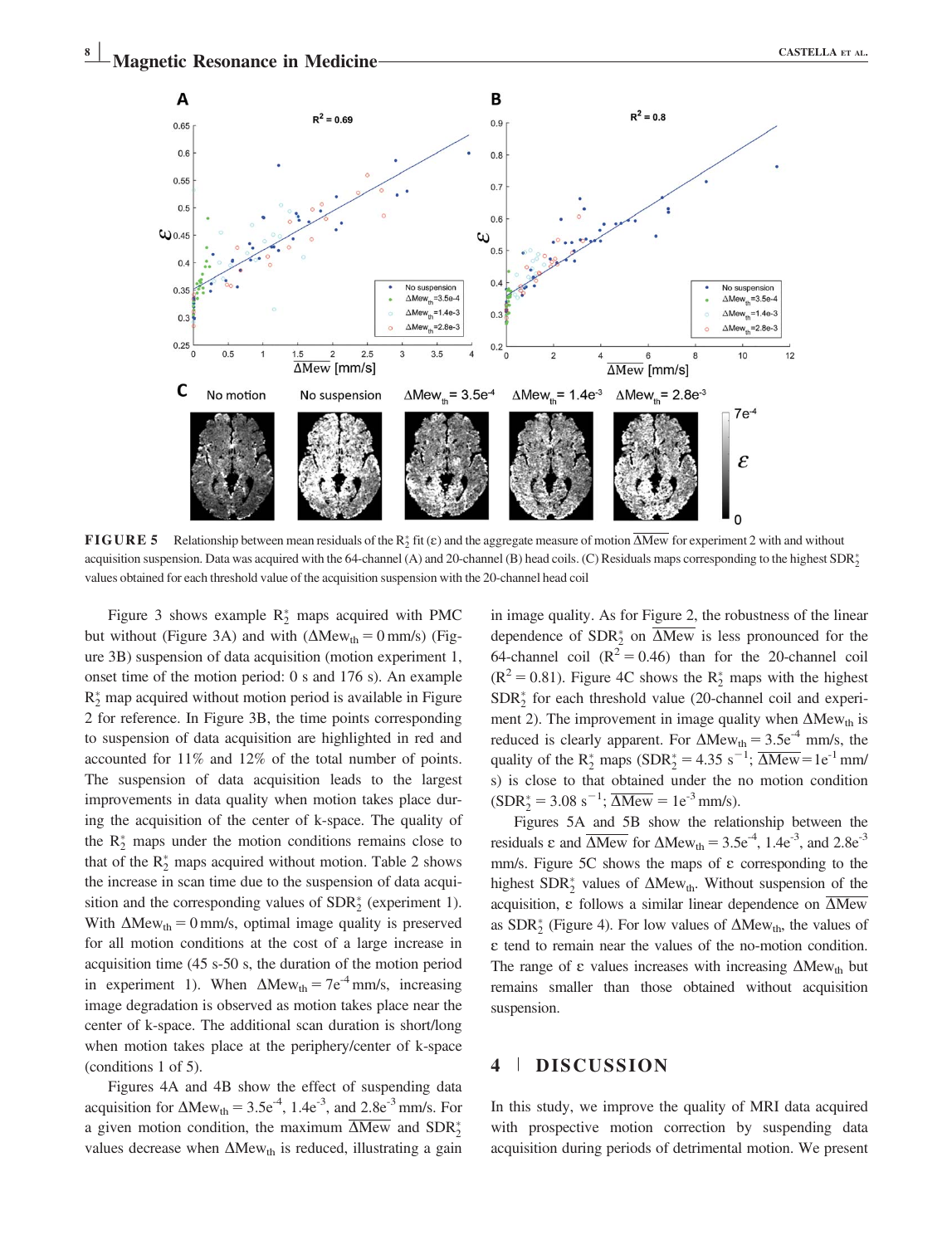an aggregate measure of motion history during the acquisition that exhibits a high correlation with the degradation of the resulting image (Figure 2). From this predictor of motion impact, a threshold parameter is defined to suspend image acquisition during motion periods (Figure 3). This threshold guarantees a minimum level of data quality in the final images, given the motion characteristics of patient populations (Figure 4). This threshold also governs the tradeoff between image quality and the prolongation of scan time due to the suspension of the acquisition (Table 2) and can be set by the user depending on the desired level of image quality and patient tolerance for prolonged scan durations.

The relationship between the aggregate measure of motion and image degradation (Figure 2) was examined for 2 types of head movements: continuous motion periods of 44 s with predefined onset times (experiment 1) and short motion periods of 3 s (jerks) at random times during the scans (experiment 2). The comparability of the participant's motion behavior between motion conditions was not a prerequisite for this study: no instructions were given to the participants regarding their motion behaviors, and in experiment 2, the onset times of the jerks were randomized across repetitions. Despite this variability, the relationship between image degradation and the motion impact remained remarkably consistent, suggesting that the predictor of motion impact may hold for a large range of motion behaviors (this relationship was preserved when the TR duration of the acquisition was extended to 50 ms; data not shown). However, the correlation between image degradation and motion impact was reduced with the 64-channel coil. The numerical simulation results presented in Supporting Information Figure S2 suggest that head motion in the sharp sensitivity profile of this coil might be the origin of the effect, which is in line with recent literature.<sup>30,31</sup> The delay between tracking of the marker position and acquisition update on the measures of  $\overline{\Delta Mew}$  ( $\sim$  twice our TR value<sup>6</sup>) was estimated to lead to an average (SD) change in  $\overline{\Delta Mew}$  of 0.017 (0.030) mm/s, small compared to the range of  $\overline{\Delta Mew}$  values encountered due to motion (see Supporting Information Figure S3).

Aside from head speed, the predictor of motion impact accounts for the time of occurrence of the motion in k-space. As a result, periods of strong motion may be tolerated at innocuous times of the image encoding order to minimize the increase in acquisition time at a minimal cost in terms of image quality. The prolongation of scan time due to the suspension of data acquisition was estimated from experiment 1, for which the motion behavior may be assumed reproducible across multiple repetitions of the same condition. The results are presented in Table 2. Suspension of data acquisition based on head speed only  $(\Delta M_{\text{ewth}} = 0 \text{ mm/s})$  led to systematic prolongations of scan time by the duration of the motion periods. With  $\Delta M_{\text{ewth}} = 7e^{-4}$  mm/s, the prolongation of scan

time varied by a factor 5, depending on the time of occurrence of the motion.

Although the presented framework for suspension of data acquisition during periods of detrimental head motion was designed for FLASH, it might be extended to other types of image acquisitions. However, suspension of data acquisition might in general not be recommended for functional MRI, for which the synchronicity of image acquisition and functional stimulation is paramount. The proposed framework is particularly well suited for acquisitions, for which each head motion information used for prospective correction can be associated with data of similar amplitude. However, specific adjustments might be required for each type of acquisition (e.g., FLAIR, MPRAGE). In the context of EPI acquisitions, this would require new motion information at the frequency of the EPI readout sampling  $(\sim)$  kHz)—out of range of our system—and would also require careful implementation to prevent the occurrence of image ghosting. However, an implementation based on head speed only, prior to RF excitation, is likely to bring significant improvements in data quality (e.g., diffusion MRI) in noncompliant populations. Note that keeping the time interval between consecutive RF excitations constant for a given slice is critical for 2D acquisitions. A direct implementation of the proposed framework, for which RF excitation is maintained during periods of acquisition suspension, might violate this principle depending on the acquisition scheme used. An alternative strategy, as discussed below, is to complete data acquisition despite the occurrence of motion and to reacquire the data points affected by motion post-hoc while preserving the slice ordering of the acquisition.

In the presented framework, the weights used to calculate the predictor of motion impact  $\overline{\Delta Mew}$  were taken as an average across an independent population. In Supporting Information Figure S4, these  $\overline{\Delta Mew}$  estimates are compared to those obtained from the individual weights of the participants to the motion experiments. Although individual weights cannot not be used in practice to suspend the acquisition, these results provide a measure of the accuracy of the  $\overline{\Delta Mew}$  estimates calculated with the proposed framework. The mean (SD) difference between average and individual weights was  $-15.94(23.04)\%$ . The average (SD) deviation between the  $\Delta$ Mew values obtained from the average and individual weights was 0.031(0.062) mm/s. The largest deviations were obtained for high values of  $\Delta Mew_{th}$ , which preferentially targets data points at the k-space center (see Supporting Information Figure S4).

The use of weights averaged across a reference population requires acquisition of data on a compliant cohort prior to implementation of the proposed framework. Although this task needs to be completed only once, an alternative approach based on the relationship between the amplitude of the weights and their distance to the origin of k-space might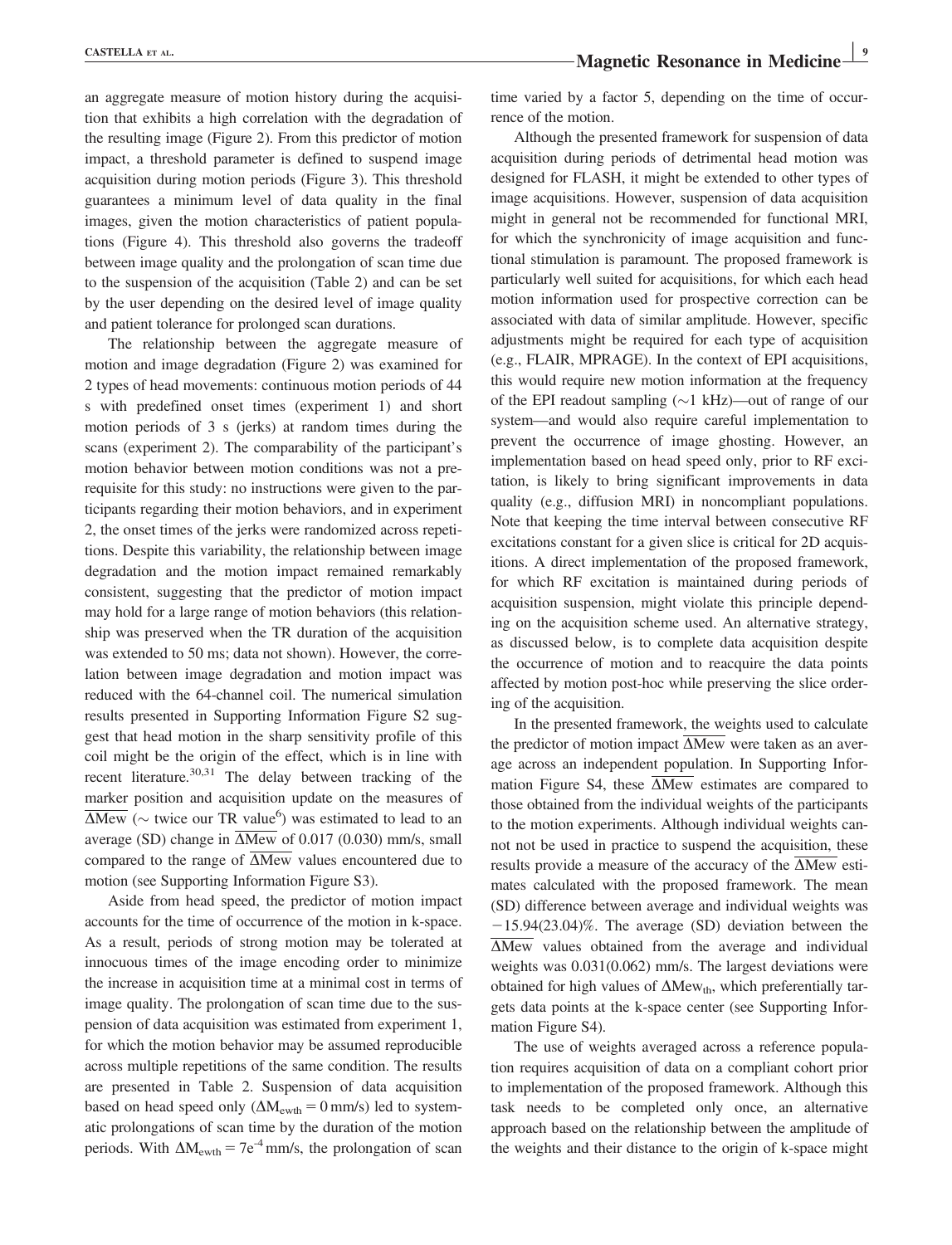be preferable. Based on the observed relationship (see Supporting Information Figure S5A), alternative weights were computed and used in offline analysis to calculate new estimates of  $\overline{\Delta}$ Mew from the motion trajectories recorded during the experiments. The results are presented in Supporting Information Figure S5B-D. The average (SD) difference between the  $\Delta$ Mew values calculated from the individual weights (our gold standard for accuracy assessment) and these alternative weights was 0.048(0.087) mm/s. This is  $\sim$  50% larger than the accuracy estimates reported above for the proposed framework but remains small compared to the range of  $\overline{\Delta}$ Mew values encountered due to motion.

This study illustrates the improvements in data quality when low spatial frequencies are preferentially targeted to trigger the suspension of data acquisition (Figure 4). These results open the way for follow-up studies comparing the real-time data suspension presented here with other strategies to minimize motion impact. On the model of previous works, $32-34$  1 candidate approach is to adjust the k-space trajectory of the acquisition in real time depending on the motion behavior. With this approach, regions of k-space with low signal amplitude (high k-space values) would be acquired during periods of head motion, with little effect on image quality. This approach would alleviate the need for suspension of data acquisition, keeping the acquisition time minimal for all motion behaviors. Another alternative, using the theoretical framework presented here, would be to complete the acquisition of the whole image without suspension and re-acquire post-hoc the k-space lines most affected by motion until a target  $\Delta$ Mew is reached. This strategy has been implemented in previous studies by identifying k-space lines corrupted by motion based on motion score $12,13$  or magnitude/phase data.15,16 This approach would circumvent the need for assumptions on the expected amount of head motion to determine threshold values from aggregate measures of motion impact (see real-time suspension of data acquisition during periods of motion section above), and would adjust naturally to the different motion behaviors encountered. Note that this strategy implies that the acquisition of neighboring data points might be separated by long time intervals, which could degrade the phase consistency of neighboring k-space lines and exacerbate image degradation (e.g., ghosting) when dynamic effects are present during the acquisition. $32,33$ 

Here, we use the SD of  $R_2^*$  maps in white matter  $(SDR_2^*)$ as a marker of image quality. We chose this parameter because it can be computed with ease, because of its sensitivity to motion-related image degradation,<sup>10,20</sup> and because quantitative maps of MRI parameters do not suffer from the sources of image bias that commonly affect anatomical MRI data.18 Other markers of motion artefacts might be equally suitable.<sup>35</sup>  $R_2^*$  maps are sensitive to the orientation of the head relative to the main magnetic field $<sup>6</sup>$  and to the inhomo-</sup> geneities of this field near the air-tissue interface. $37$  The

resulting variability in the SDR <sup>2</sup> values can be estimated to be up to 1  $s^{-1}$  from the data acquired across multiple scanning sessions in the absence of head motion. This is about 5 times smaller than changes in  $SDR_2^*$  due to head motion, which shows a remarkable level of correlation with  $\overline{\Delta M}$ ew nonetheless. Note that the contribution of voxels near the air–tissue interface was minimized by eroding the white matter masks by 2 voxels prior to the calculation of the  $SDR_2^*$ estimates.

On top of motivating the use of  $\overline{\Delta}$ Mew for suspension of data acquisition in real time, the linear increase in  $SDR_2^*$  with  $\Delta$ Mew also suggests that SDR<sup>\*</sup>/<sub>2</sub> might be used as an objective measure of data quality, potentially more robust than visual assessment. However, it should be emphasized that  $SDR<sub>2</sub><sup>*</sup>$  depends on the level of noise in the acquired data (image resolution) and on the robustness of the  $R_2^*$  fitting (number of echoes). It should also be noted that because  $R_2^*$ is a biomarker of the microstructural properties of brain tissue,<sup>22-24</sup> SDR<sub>2</sub><sup>\*</sup> values might be affected by microscopic changes in the healthy and diseased brain.

## 5 <sup>|</sup> CONCLUSION

We present a framework that allows the suspension of MRI data acquisition during periods of head motion. In this framework, head motion information is provided by a prospective motion correction system during the scans and is processed in real time to compute a predictor of the impact of motion on the MR images. Data acquisition is suspended when excessive motion degradation is predicted. The predictor of motion impact accounts for both head speed and the amplitude of the k-space signal acquired at the time of the motion, which allows for a more efficient reacquisition strategy than that solely based on head speed. The framework was tested for 2 different kinds of motion behavior. Suspending data acquisition during impactful periods of head motion led to significant improvements in the quality of the MRI images. The tradeoff between image degradation due to motion and prolongation of scan time due to the suspension of data acquisition may be tuned depending on the desired MRI image quality and subject tolerability.

#### ACKNOWLEDGMENTS

This work was carried out on the MRI platform of the Département des neurosciences cliniques-Centre hospitalier universitaire vaudois, which is generously supported by the Roger De Spoelberch and Partridge Foundations. A.L. is supported by the Roger De Spoelberch Foundation. B.D. is supported by the Swiss National Science Foundation (NCCR Synapsy, project grant Nr 32003B\_159780), Foundation Parkinson Switzerland, and Foundation Synapsis. The research leading to these results has received funding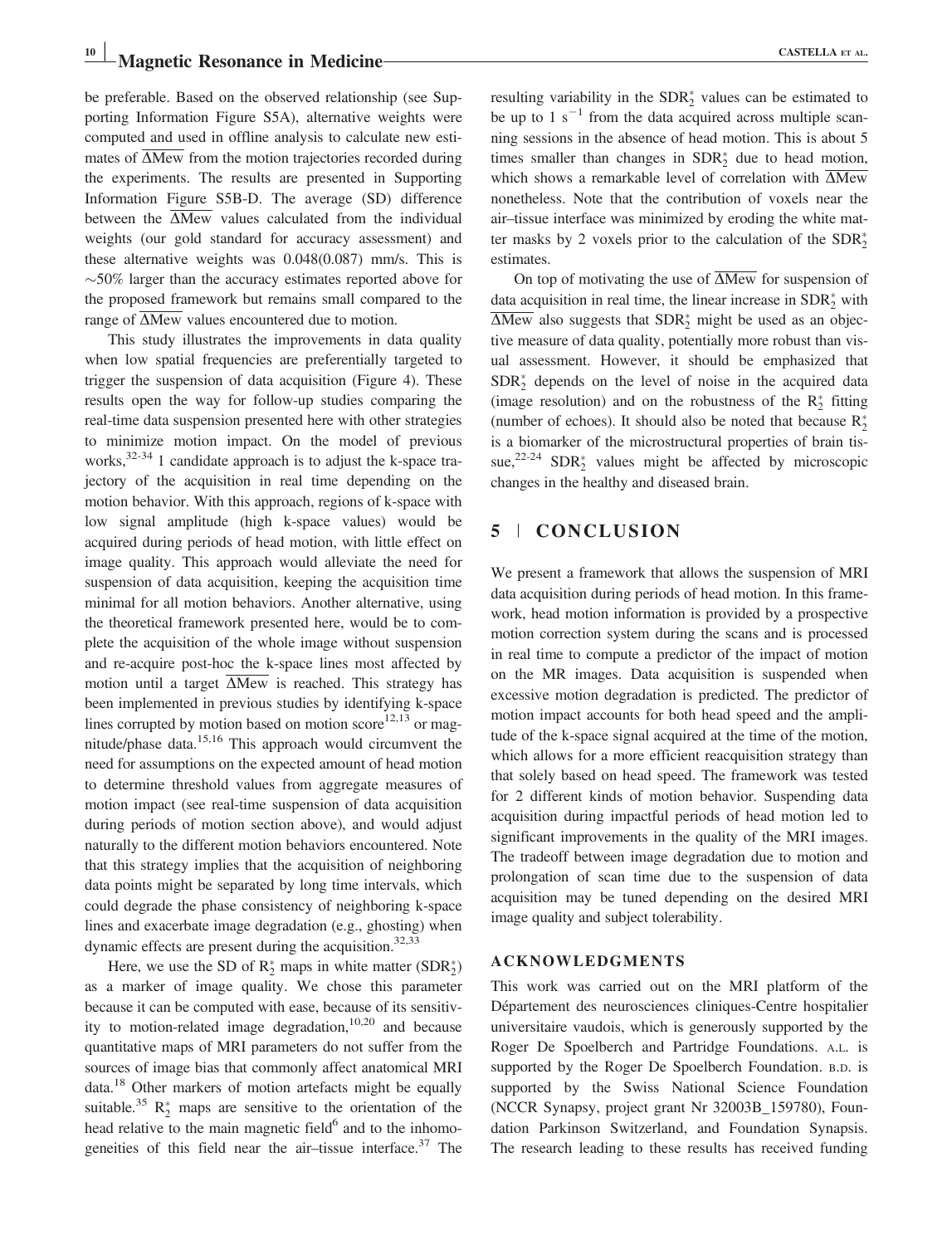from the European Union's Horizon 2020 research and innovation program under grant agreement No. 720270 (HBP SGA1). The authors would like to thank Dr. David Carmichael (Institute of Child Health, University College London, UK) for helpful discussions on the movement characteristics of epileptic patients.

#### ORCID

Remi Castella <http://orcid.org/0000-0002-4256-3552> Antoine Lutti D<http://orcid.org/0000-0003-3281-5477>

#### REFERENCES

- [1] Andre JB, Bresnahan BW, Mossa-Basha M, et al. Toward quantifying the prevalence, severity, and cost associated with patient motion during clinical MR examinations. J Am Coll Radiol. 2015;12:689-695.
- [2] Reuter M, Tisdall MD, Qureshi A, Buckner RL, van der Kouwe AJW, Fischl B. Head motion during MRI acquisition reduces gray matter volume and thickness estimates. Neuroimage. 2015; 107:107-115.
- [3] Yendiki A, Koldewyn K, Kakunoori S, Kanwisher N, Fischl B. Spurious group differences due to head motion in a diffusion MRI study. Neuroimage. 2014;88:79-90.
- [4] Todd N, Josephs O, Callaghan MF, Lutti A, Weiskopf N. Prospective motion correction of 3D echo-planar imaging data for functional MRI using optical tracking. Neuroimage. 2015;113:1- 12.
- [5] Godenschweger F, Kägebein U, Stucht D, et al. Motion correction in MRI of the brain. Phys Med Biol. 2016;61:R32-R56.
- [6] Zaitsev M, Dold C, Sakas G, Hennig J, Speck O. Magnetic resonance imaging of freely moving objects: prospective real-time motion correction using an external optical motion tracking system. Neuroimage. 2006;31:1038-1050.
- [7] Maclaren J, Herbst M, Speck O, Zaitsev M. Prospective motion correction in brain imaging: a review. Magn Reson Med. 2013; 69:621-636.
- [8] Yancey SE, Rotenberg DJ, Tam F, et al. Spin-history artifact during functional MRI: Potential for adaptive correction. Med Phys. 2011;38:4634.
- [9] Maclaren J, Armstrong BSR, Barrows RT, et al. Measurement and correction of microscopic head motion during magnetic resonance imaging of the brain. PLoS One. 2012;7:e48088.
- [10] Callaghan MF, Josephs O, Herbst M, Zaitsev M, Todd N, Weiskopf N. An evaluation of prospective motion correction (PMC) for high resolution quantitative MRI. Front Neurosci. 2015;9:97.
- [11] Aksoy M, Forman C, Straka M, Çukur T, Hornegger J, Bammer R. Hybrid prospective and retrospective head motion correction to mitigate cross-calibration errors. Magn Reson Med. 2012;67:1237-1251.
- [12] Frost R, Hess AT, Okell TW, et al. Prospective motion correction and selective reacquisition using volumetric navigators for vessel-encoded arterial spin labeling dynamic angiography. Magn Reson Med 2016;76:1420-1430.
- [13] Tisdall MD, Hess AT, Reuter M, Meintjes EM, Fischl B, Van Der Kouwe AJW. Volumetric navigators for prospective motion

correction and selective reacquisition in neuroanatomical MRI. Magn Reson Med. 2012;68:389-399.

- [14] Bogner W, Gagoski B, Hess AT, et al. 3D GABA imaging with real-time motion correction, shim update and reacquisition of adiabatic spiral MRSI. Neuroimage. 2014;103:290-302.
- [15] Porter DA, Heidemann RM. High resolution diffusion-weighted imaging using readout-segmented echo-planar imaging, parallel imaging and a two-dimensional navigator-based reacquisition. Magn Reson Med. 2009;62:468-475.
- [16] Benner T, Van Der Kouwe AJW, Sorensen AG. Diffusion imaging with prospective motion correction and reacquisition. Magn Reson Med. 2011;66:154-167.
- [17] Lemieux L, Salek-Haddadi A, Lund TE, Laufs H, Carmichael D. Modelling large motion events in fMRI studies of patients with epilepsy. Magn Reson Imaging. 2007;25:894-901.
- [18] Weiskopf N, Suckling J, Williams G, et al. Quantitative multiparameter mapping of R1, PD\*, MT, and R2\* at 3T: A multicenter validation. Front Neurosci. 2013;7:95.
- [19] Callaghan MF, Freund P, Draganski B, et al. Widespread agerelated differences in the human brain microstructure revealed by quantitative magnetic resonance imaging. Neurobiol Aging. 2014;35:1862-1872.
- [20] Nöth U, Volz S, Hattingen E, Deichmann R. An improved method for retrospective motion correction in quantitative T2\* mapping. Neuroimage. 2014;92:106-119.
- [21] Magerkurth J, Volz S, Wagner M, et al. Quantitative T\*2 mapping based on multi-slice multiple gradient echo flash imaging: Retrospective correction for subject motion effects. Magn Reson Med. 2011;66:989-997.
- [22] Stuber C, Morawski M, Schafer A, et al. Myelin and iron concentration in the human brain: a quantitative study of MRI contrast. Neuroimage. 2014;93:95-106.
- [23] Langkammer C, Krebs N, Goessler W, et al. Quantitative MR Imaging of brain iron: a postmortem validation study. Radiology. 2010;257:455-462.
- [24] Cohen-Adad J, Polimeni JR, Helmer KG, et al.  $T_2^*$  mapping and  $B_0$ orientation-dependence at 7T reveal cyto- and myeloarchitecture organization of the human cortex. Neuroimage. 2012;60:1006-1014.
- [25] Ashburner J, Friston KJ. Unified segmentation. Neuroimage. 2005;26:839-851.
- [26] Lutti A, Dick F, Sereno MI, Weiskopf N. Using high-resolution quantitative mapping of R1 as an index of cortical myelination. Neuroimage. 2014;93:176-188.
- [27] Lutti A, Hutton C, Finsterbusch J, Helms G, Weiskopf N. Optimization and validation of methods for mapping of the radiofrequency transmit field at 3T. Magn Reson Med. 2010;64:229-238.
- [28] Lutti A, Stadler J, Josephs O, et al. Robust and fast whole brain mapping of the RF transmit field B1 at 7T. PLoS One. 2012;7: e32379.
- [29] Helms G, Dathe H, Kallenberg K, Dechent P. High-resolution maps of magnetization transfer with inherent correction for RF inhomogeneity and T1 relaxation obtained from 3D FLASH MRI. Magn Reson Med. 2008;60:1396-1407.
- [30] Bammer R, Aksoy M, Liu C. Augmented generalized SENSE reconstruction to correct for rigid body motion. Magn Reson Med. 2007;57:90-102.